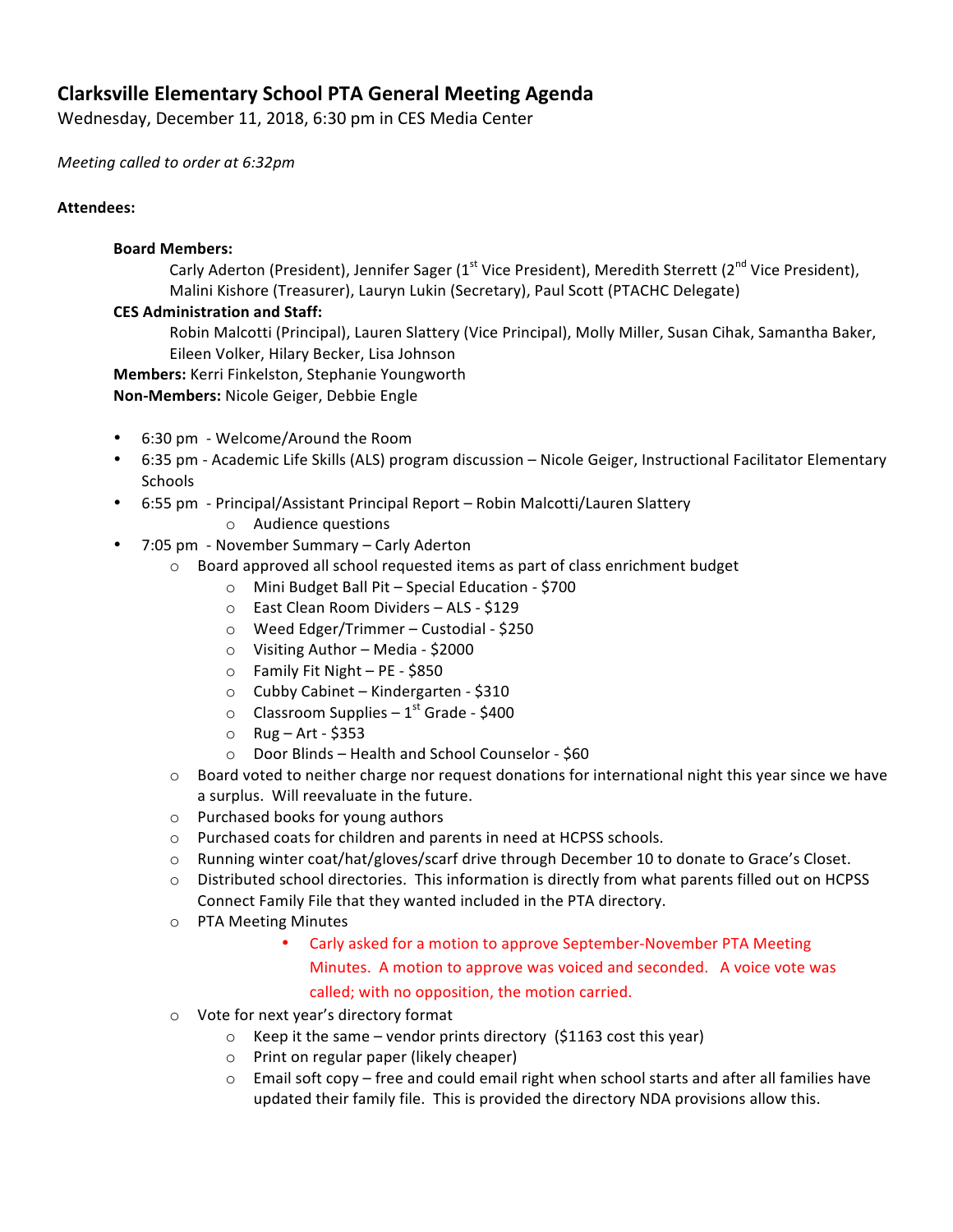- Carly asked for a motion to change the directory process and look for a more cost efficient, faster turnaround. A motion to approve was voiced and seconded. A voice vote was called; with no opposition, the motion carried.
- Action: Carly to look into whether the directory can be emailed out?
- Action: Ms. Johnson to connect CES PTA with Lime Kiln PTA and share contact that prints directory for free in return for advertising.
- $\circ$  Board voted for PTA to be an interested part in rezoning (retirement community and Freestate renovation), meaning we will receive information on it.
- 7:15 pm Report from County PTA meeting with HCPSS Board of Education and PTA Council of Howard County (PTACHC) General meetings -Paul Scott

Summary from meeting of PTA Presidents/PTACHC reps with Howard County Board of Education below: Oct. 9, 2018 - Meeting with attended to by all members of BOE except one. School Superintendent Martirano along with a number of his staff also attended. BOE member and Dr. Martirano equally answered questions. Major topics

Transportation issues – HCPSS contracts for about 460 buses, serving about 40,000 student a day. Their big challenge right now is hiring enough bus drivers – with economy doing well, it is hard to hire. All drivers must be licensed, clean driving record, full background check, drug/alcohol screening. If when they are off-duty they have driving infraction HCPSS knows immediately

All current buses have at least 4 cameras on board; some of the newer buses have 5. Much of the conversation was then on the issue of external bus cameras, and the county wide problem of drivers not stopping for buses when they are loading and unloading students with bus lights on. Periodic surveys of bus drivers indicate that this happens close to 300 times each day in the county. It is a huge problem both in county, in state, and nationwide. The day of meeting there was news that a child in Harford County was killed by driver crossing to get on school bus. Current penalty is something like \$500 fine and 3 points on your license. HCPSS working in partnership with HC Police to step up enforcement. HCPSS is working with County Council to get funds to equip all buses with external cameras right now only certain ones have them

Changing School Start times/lengthening school year

Question asked about whether changing school start times would be easier if the school year was lengthened. Dr. Martirano answered that the big obstacle to that idea is that the start and end of each school year is mandated by the state of MD (Gov. Hogan announcement last year about this). So local counties have very little flexibility in terms of length of school year. This also adds stress to the issue of snow days since there is less flexibility at end of year to deal with make-up days if needed. Dr. Martirano did state at one point that he understand that spring break was important to the community and would not be suggesting making up snow days by decreasing spring break as has been done in other counties. There was really no further discussion of changing the school start time – the previous BOE had tabled the idea and given that 4 of the 7 BOE members at the meeting were not continuing after election day, it was suggested that the idea be brought back to the new BOE.

## School Overcrowding/Redistricting

The BOE was meeting a few days after this meeting to consider the various ideas for addressing this issue, with a final decision in November. The several different options on the table were discussed, with a main focus on the idea of open enrollment – allowing students at overcrowded schools to enroll at those with space. The BOE felt that the issue of transportation would have to be addressed, and that it would not be equitable to make parents provide all the transportation – it might be that there would be regional bus stops that would pick up students and transport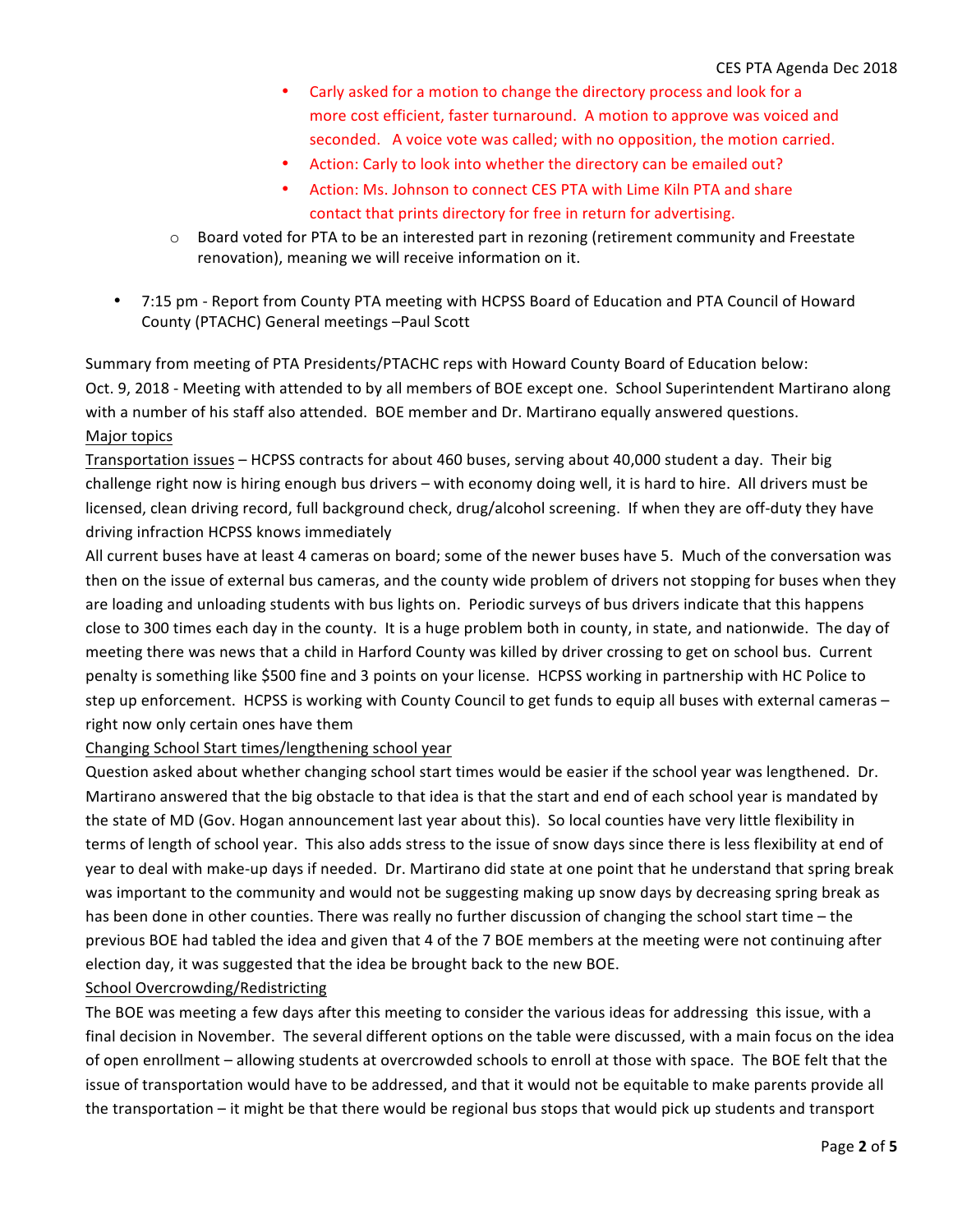#### CES PTA Agenda Dec 2018

them to the schools. Dr. Martirano asked if there was a desire in the community for this option, as he had not received any (or minimal) inquiries from parents about this. In contrast, he had heard from parents who felt that it was better for their children to remain at their current overcrowded school rather than attend a less crowded one elsewhere in the county. He was assured by several individuals in attendance that there was interest. Support for children with dyslexia

There was brief discussion of this  $-$  a parent described the difficulties that they had encountered getting their child support for his dyslexia from the HCPSS. It sounded to me like HCPSS recognized that this was area that they were lacking in and committed to addressing it.

- Paul asked for a motion for the PTA to support a bill raising developer impact fees to market rate. A motion to approve was voiced and seconded. A voice vote was called; with no opposition, the motion carried.
- 7:25 pm Treasurer Report Malini Kishore Account balance at end of October: \$33,385.95
- 7:30 pm - Old Business
	- $\circ$  Ms Malcotti will ask team leaders the best way to communicate curriculum information cohesively across all grades (ex. Some do newsletters, daily 5, host session for parents, texts, Dojo app) and try to set up teachers to give information at future PTA meetings
		- Action: Ms. Malcotti will ask the teachers leadership team for suggestions
		- Action: Looking to do an evening for parents, Jan  $31<sup>st</sup>$  possible date, details to come
	- $\circ$  ASPs Carly will put together a survey for parents to weigh in on what offerings they would like to see – Coming!
	- $\circ$  The Amazon Smile and Giant sign-ups are having some issues. Email Mrs Blalock about Giant. Carly to look in to Smile. Still need fundraising committee chair to help with these issues. - Still open.
		- Action: Carly to email updated link
- $7:35$  pm Committee Reports

**Holiday Shop–** Committee Chairs: Stephanie Youngworth and Leigh Hart

The holiday shop made \$1200 again this year; very similar numbers each day of the sale to last year. Leigh Hart will be taking over next year. Thank you to all the volunteers! We were happy to see so many new faces this year and hope you will considering coming back next year!

**Box Tops** – Amy Recks - Next collection: December 21.

## **Reflections** - Meng Zhu and Jodie Wang

Program is going well. We are waiting for the judges to pick the top three entries for each category (they are expected to return the judged work as well as the outcomes to us by Dec  $12^{th}$ ) and will then announce the top three school-level winners (which will also be submitted to county level by Dec  $14<sup>th</sup>$ ) through both PTA news and school broadcasting.

**Spirit wear** – Jennifer Van Kirk - Working on spirit wear for this year. Transitioning vendors. Trying to have current inventory will be for sale in the next few weeks.

**Spring Fling-** committee chair: Malini Kishore

## April 6, 2019, 3-7pm

Please find a list of the various Sub Committee Chair Volunteers needed to help with Spring Fling 2019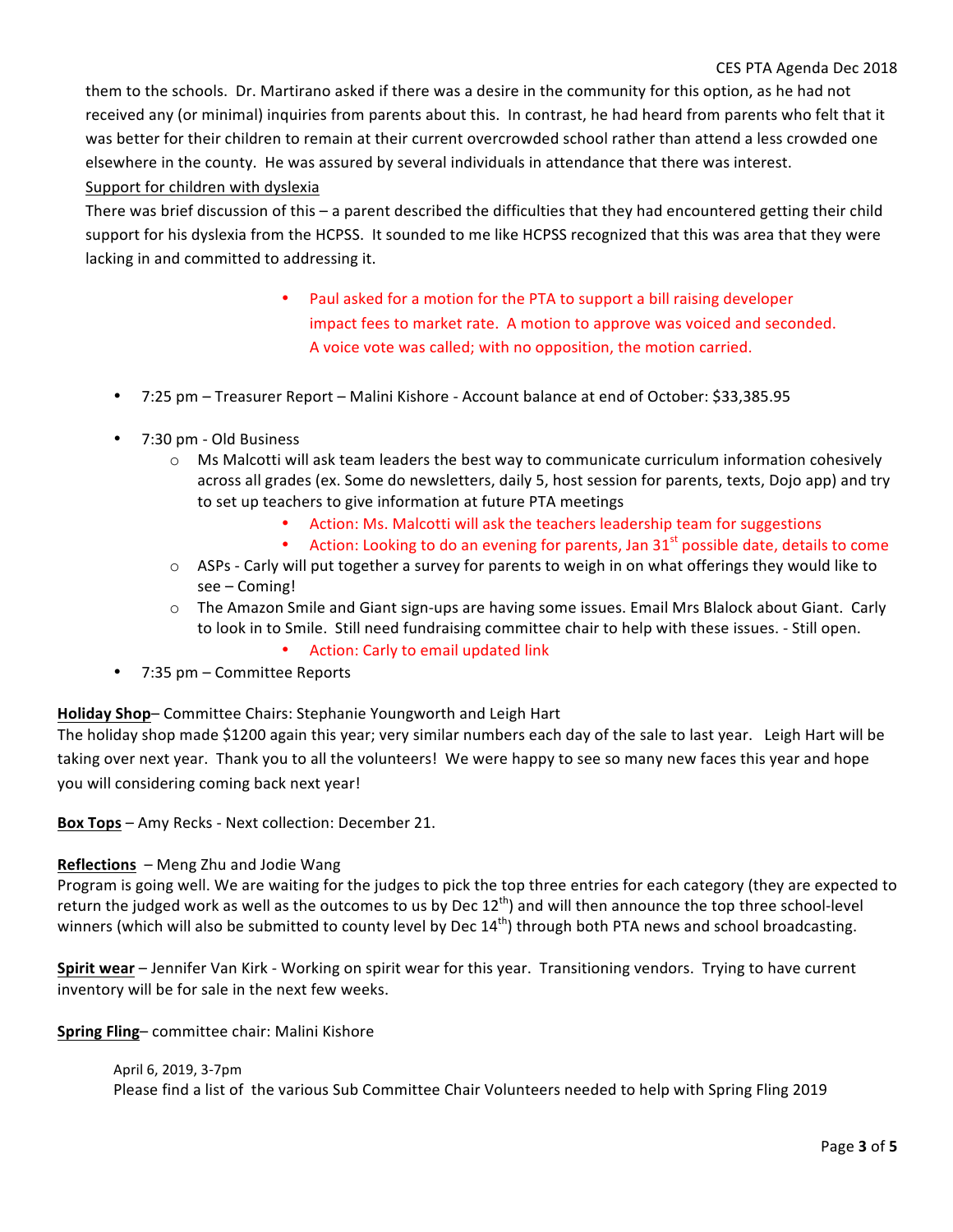- $\checkmark$  Volunteer Coordinator responsible for coordinating with volunteers (high school kids, parents etc.) before the event and assigning them to various time slots for the various games, stalls, and activities on the day of spring fling.
- $\checkmark$  **Rides and games** coordinating the booking of games, rides, bounce houses etc. before SF and in charge of set up and visit the various games etc. and report back any anomalies toe the SF Chair co on the day of the event
- $\checkmark$  Sponsorship arranging sponsorship from companies and individuals in the Clarksville community that would cover the various expenses of spring fling.
- $\checkmark$  Advertising coordinating the making and installing of signs (some existing templates) for SF and spreading the word around the Clarksville community and neighboring schools to increase participation for the event. Supervise the positioning of the signs for the rides and attractions on the day of the event.
- $\checkmark$  Food coordinating with food vendors (pizza, ice cream, food trucks) to have stalls for SF and guide the vendors on the day of the event.
- $\checkmark$  Advanced Ticket Sales coordinating the distribution of tickets and bracelets to families based on presale lists provided to you.
- $\checkmark$  Entertainment inviting local martial art groups, dance schools, etc. to perform at Spring Fling. Coordinating and booking a DJ for the event.
- $\checkmark$  **Cake Walk** coordinating the cake walk event
	- Action: Need volunteers for these sub committees
	- Action: Need to reach out to Centennial Lane to learn more about their spring fling offerings and silent auction.

**International Night:** Committee Chair Daisy Liu – planning committee is looking for more performers.

March 15, 2019, 6:30 pm

Celebrating Diversity at International Night!

International Night is a celebration of CES's cultural diversity! This cultural extravaganza will take place on March **15th at 6:30** at RHHS (snow date: March 22). It is an excellent way for our children to learn about other countries.

- From 6:30-7:30 families may visit each country to get a sampling of each country's culture.
- From 7:30-8:30 families will enjoy performances originating from the various countries on display.
- If you know of middle or high school students who need service hours, please let Daisy know. We are in need of assistance.

Volunteers are needed to represent various countries. Please, team with your family and friends, bring the cultures you celebrate to CES. We will celebrate them together!

Your goal, if you are hosting a country, is to create a presentation that reflects the country's culture by sharing things like the following:

- A food item (with the ingredients written)
- Poster boards with facts such as population, tourist attractions, maps, and fun facts
- Pictures of the landscape